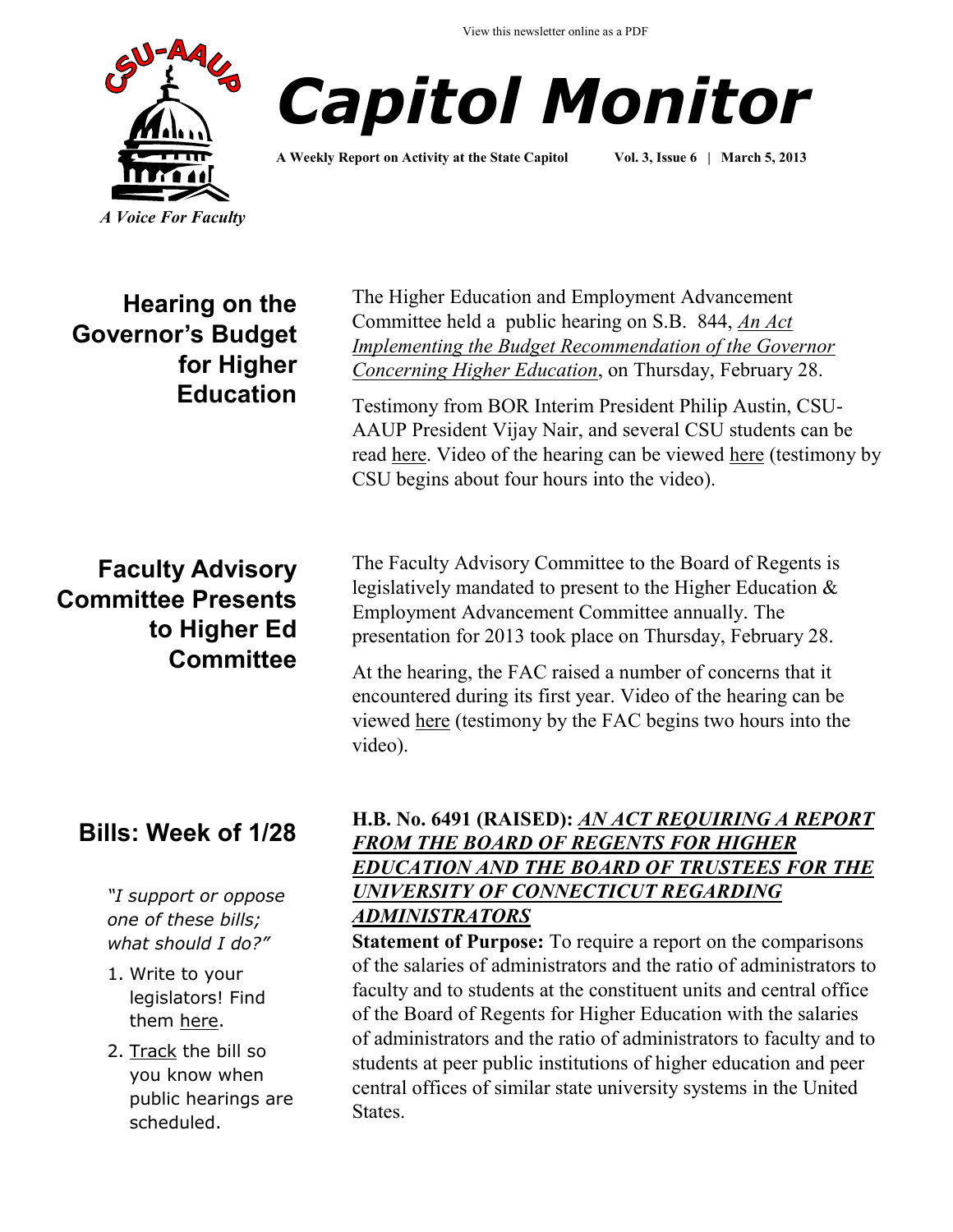## **Continued**

**Bills: Week of 1/28**

**S.B. No. 1045 (RAISED):** *[AN ACT CONCERNING](http://www.cga.ct.gov/asp/cgabillstatus/cgabillstatus.asp?selBillType=Bill&bill_num=SB01045&which_year=2013)  [GRADUATION REQUIREMENTS FOR THE CONNECTICUT](http://www.cga.ct.gov/asp/cgabillstatus/cgabillstatus.asp?selBillType=Bill&bill_num=SB01045&which_year=2013)  [STATE UNIVERSITY SYSTEM AND THE REGIONAL](http://www.cga.ct.gov/asp/cgabillstatus/cgabillstatus.asp?selBillType=Bill&bill_num=SB01045&which_year=2013)  [COMMUNITY-TECHNICAL COLLEGE SYSTEM](http://www.cga.ct.gov/asp/cgabillstatus/cgabillstatus.asp?selBillType=Bill&bill_num=SB01045&which_year=2013)* **Statement of Purpose:** To require a study of the different graduation requirements of the public institutions of higher education within the Connecticut State University System and the regional community-technical college system.

#### **S.B. No. 330 (COMM):** *[AN ACT AUTHORIZING BONDS OF](http://www.cga.ct.gov/asp/cgabillstatus/cgabillstatus.asp?selBillType=Bill&bill_num=SB00330&which_year=2013)  [THE STATE TO ESTABLISH A BUSINESS SUCCESS](http://www.cga.ct.gov/asp/cgabillstatus/cgabillstatus.asp?selBillType=Bill&bill_num=SB00330&which_year=2013)  [CENTER AT SOUTHERN CONNECTICUT STATE](http://www.cga.ct.gov/asp/cgabillstatus/cgabillstatus.asp?selBillType=Bill&bill_num=SB00330&which_year=2013)  [UNIVERSITY](http://www.cga.ct.gov/asp/cgabillstatus/cgabillstatus.asp?selBillType=Bill&bill_num=SB00330&which_year=2013)*

**Statement of Purpose:** To create space for Southern Connecticut State University's new School of Business

#### **H.B. No. 6292 (COMM):** *[AN ACT CONCERNING TEACHER](http://www.cga.ct.gov/asp/cgabillstatus/cgabillstatus.asp?selBillType=Bill&bill_num=HB06292&which_year=2013)  [EDUCATION PROGRAMS](http://www.cga.ct.gov/asp/cgabillstatus/cgabillstatus.asp?selBillType=Bill&bill_num=HB06292&which_year=2013)*

**Statement of Purpose:** To ensure that teachers receive a comprehensive education that includes the social and emotional development and learning of children.

#### **S.B. No. 989 (RAISED):** *[AN ACT IMPLEMENTING THE](http://www.cga.ct.gov/asp/cgabillstatus/cgabillstatus.asp?selBillType=Bill&bill_num=SB00989&which_year=2013)  [RECOMMENDATIONS OF THE PROGRAM REVIEW AND](http://www.cga.ct.gov/asp/cgabillstatus/cgabillstatus.asp?selBillType=Bill&bill_num=SB00989&which_year=2013)  [INVESTIGATIONS COMMITTEE CONCERNING A PLAN](http://www.cga.ct.gov/asp/cgabillstatus/cgabillstatus.asp?selBillType=Bill&bill_num=SB00989&which_year=2013)  [FOR PUBLIC INSTITUTIONS OF HIGHER EDUCATION TO](http://www.cga.ct.gov/asp/cgabillstatus/cgabillstatus.asp?selBillType=Bill&bill_num=SB00989&which_year=2013)  [REDUCE THE STATE'S ACHIEVEMENT GAP](http://www.cga.ct.gov/asp/cgabillstatus/cgabillstatus.asp?selBillType=Bill&bill_num=SB00989&which_year=2013)*

**Statement of Purpose:** To require the public institutions of higher education to assist in closing the achievement gap.

## **S.B. No. 997 (RAISED):** *[AN ACT ESTABLISHING AN](http://www.cga.ct.gov/asp/cgabillstatus/cgabillstatus.asp?selBillType=Bill&bill_num=SB00997&which_year=2013)  [EDUCATOR PREPARATION ADVISORY COUNCIL](http://www.cga.ct.gov/asp/cgabillstatus/cgabillstatus.asp?selBillType=Bill&bill_num=SB00997&which_year=2013)*

**Statement of Purpose:** To establish the Educator Preparation Advisory Council to assist in the development and implementation of a system for the approval, regulation, oversight and accreditation of teacher preparation programs.

### **S.B. No. 1033 (RAISED):** *[AN ACT CONCERNING STATE](http://www.cga.ct.gov/asp/cgabillstatus/cgabillstatus.asp?selBillType=Bill&bill_num=SB01033&which_year=2013)  [EMPLOYEE BENEFITS](http://www.cga.ct.gov/asp/cgabillstatus/cgabillstatus.asp?selBillType=Bill&bill_num=SB01033&which_year=2013)*

**Statement of Purpose:** To increase the spousal allowance for preretirement death benefits from fifty per cent to one hundred per cent.